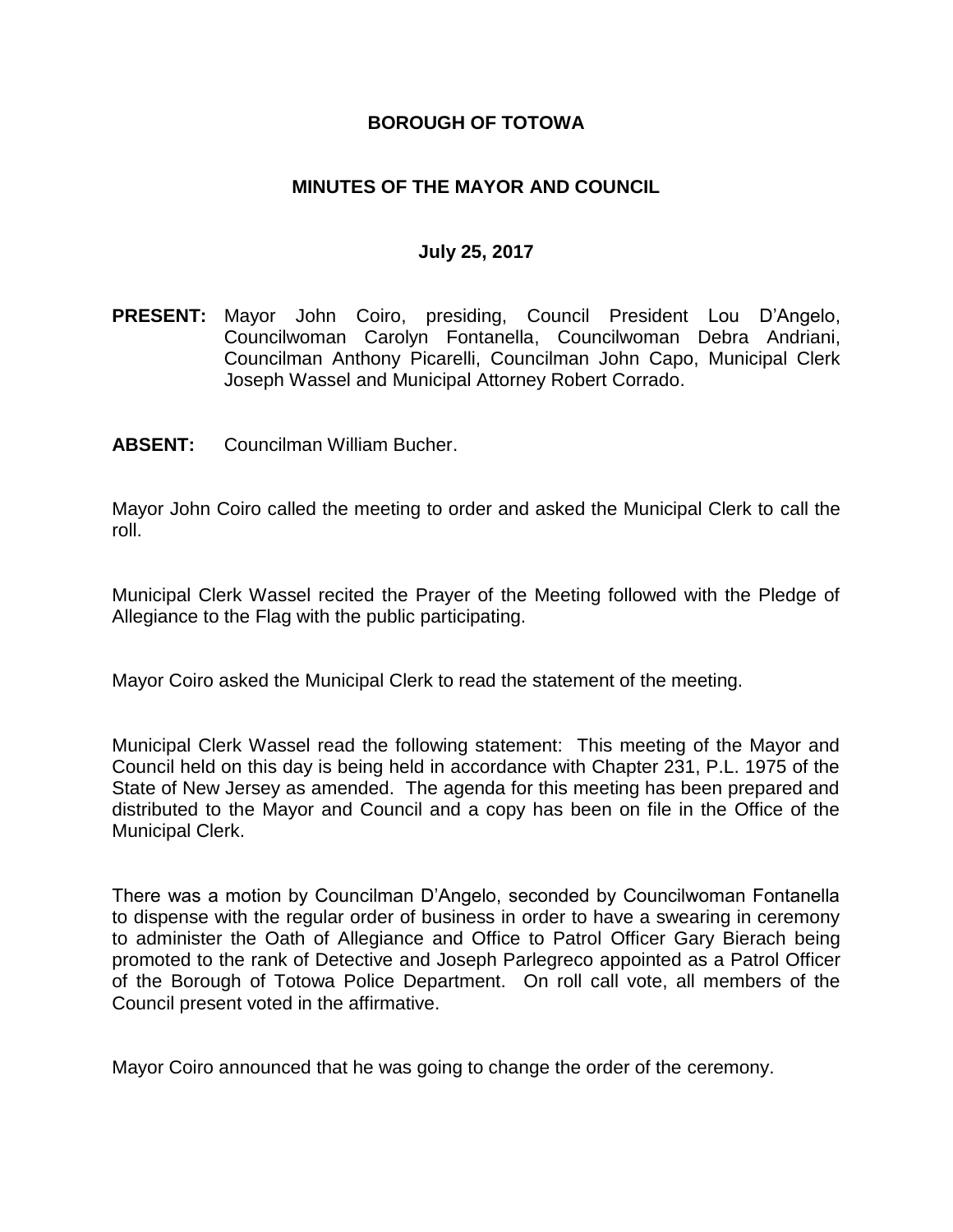Mayor John Coiro asked Joseph Parlegreco to approach the dais to take the Oath of Allegiance and Office for Patrol Officer. Mayor Coiro also asked Council President Lou D'Angelo, Chairman of the Public Safety Committee and Police Chief Robert Coyle to join him.

Mayor Coiro stated that this is always a special night and an honor for us when we appoint a new police officer and remarked that we have another Totowa boy coming home after his time with the Sheriff's Department. Mayor Coiro said that we are very proud to have him join our police department.

Mayor John Coiro administered the Oath of Allegiance and Office to Patrol Officer Joseph Parlegreco, with his mom Kim holding the Bible, his dad Angelo and girlfriend Angelica by his side.

Councilman D'Angelo welcomed Joe to the department, said this is his first appointment as Public Safety Chairman, acknowledged that he coached Joe in baseball and congratulated Joe and wished him well.

A badge symbolic to the rank of Patrol Officer was presented to Patrol Officer Joseph Parlegreco by Police Chief Robert Coyle.

Chief Coyle then proceeded to provide a little background information on Joe.

Patrol Officer Parlegreco thanked Mayor Coiro and the Council, his family and friends, Chief Coyle, his old co-workers and his new co-workers.

Congratulations were extended to Patrol Officer Parlegreco by the rest of the Council, the Borough Clerk and Borough Attorney.

Mayor Coiro asked Patrol Officer Gary Bierach to approach the dais to take the Oath of Allegiance and Office for the rank of Detective.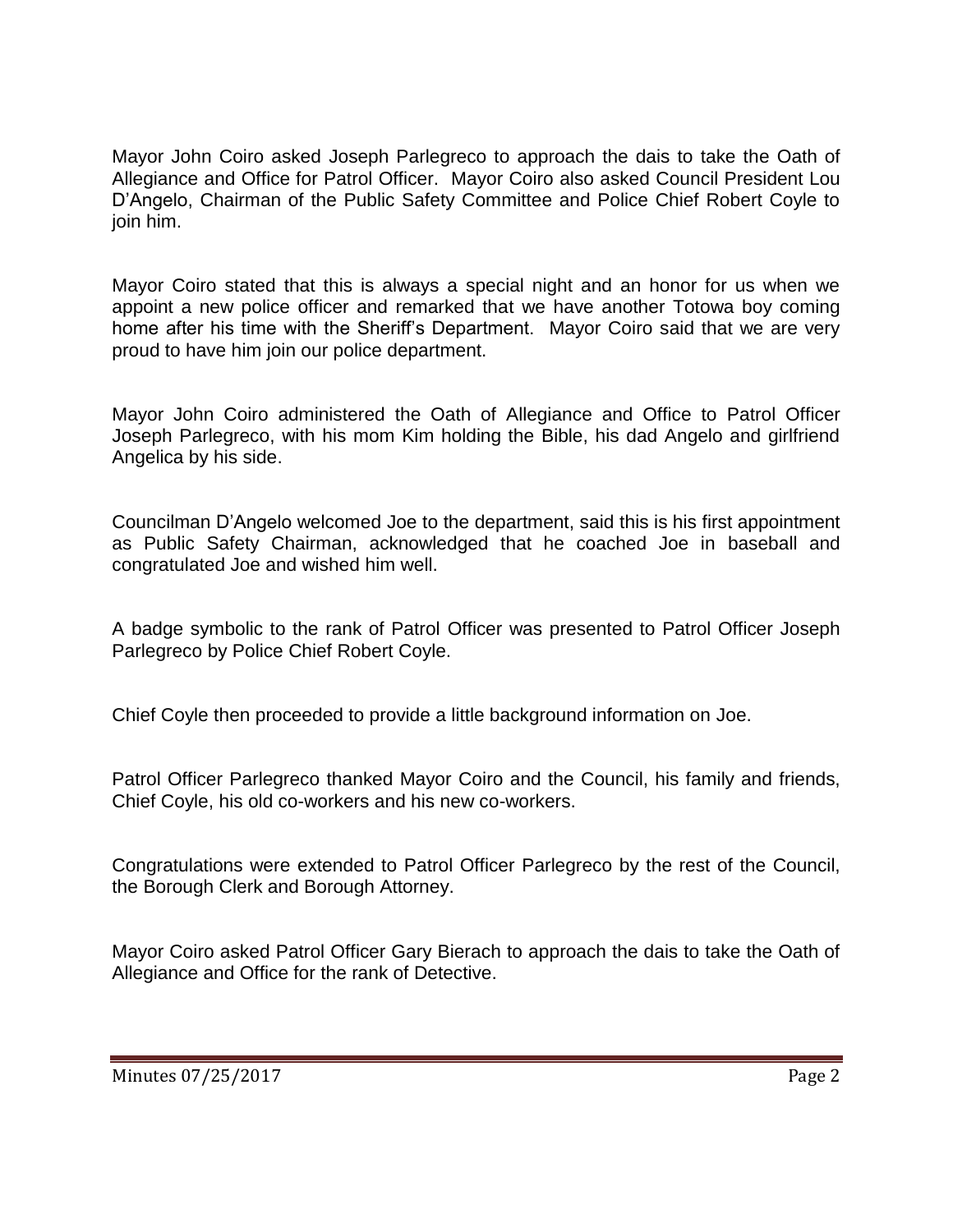Mayor Coiro expressed that this one is a little tough due to the recent death of Gary's father and advised that when he spoke to Gary to ask if he wanted to do something different, Gary informed him "no, and that this is what my dad would have wanted". Mayor Coiro said that after Scott Titus announced his retirement we couldn't think of a better officer to fill the opening and then reflected on some of the attributes of Detective Bierach.

Mayor Coiro administered the Oath of Allegiance and Office to Detective Gary Bierach, with his wife Colby holding the Bible.

Councilman D'Angelo said that he has watched Gary grow up over the years too and congratulated him on becoming a Detective.

A badge symbolic to the rank of Detective was presented to Detective Gary Bierach by Police Chief Robert Coyle.

Police Chief Coyle thanked the Mayor and Council, Borough Clerk Wassel, Borough Attorney Corrado and the administration for moving forward with this promotion to Detective and the new appointment of Patrol Officer. Chief Coyle also acknowledged how tough this is with the passing of William Bierach, but said that his dad is watching tonight. Chief Coyle proceeded to give a little background and history of Gary.

Detective Bierach thanked the Mayor and Council, Chief Coyle, his family, friends and co-workers and said that his family had a tough week, but that Totowa really came out and supported them and he is proud to serve this town.

Congratulations were extended to Detective Gary Bierach by the rest of the Council, the Borough Clerk and Borough Attorney.

Mayor Coiro called for a recess, so all in attendance could also offer their congratulations to our new Detective and our new Patrol Officer.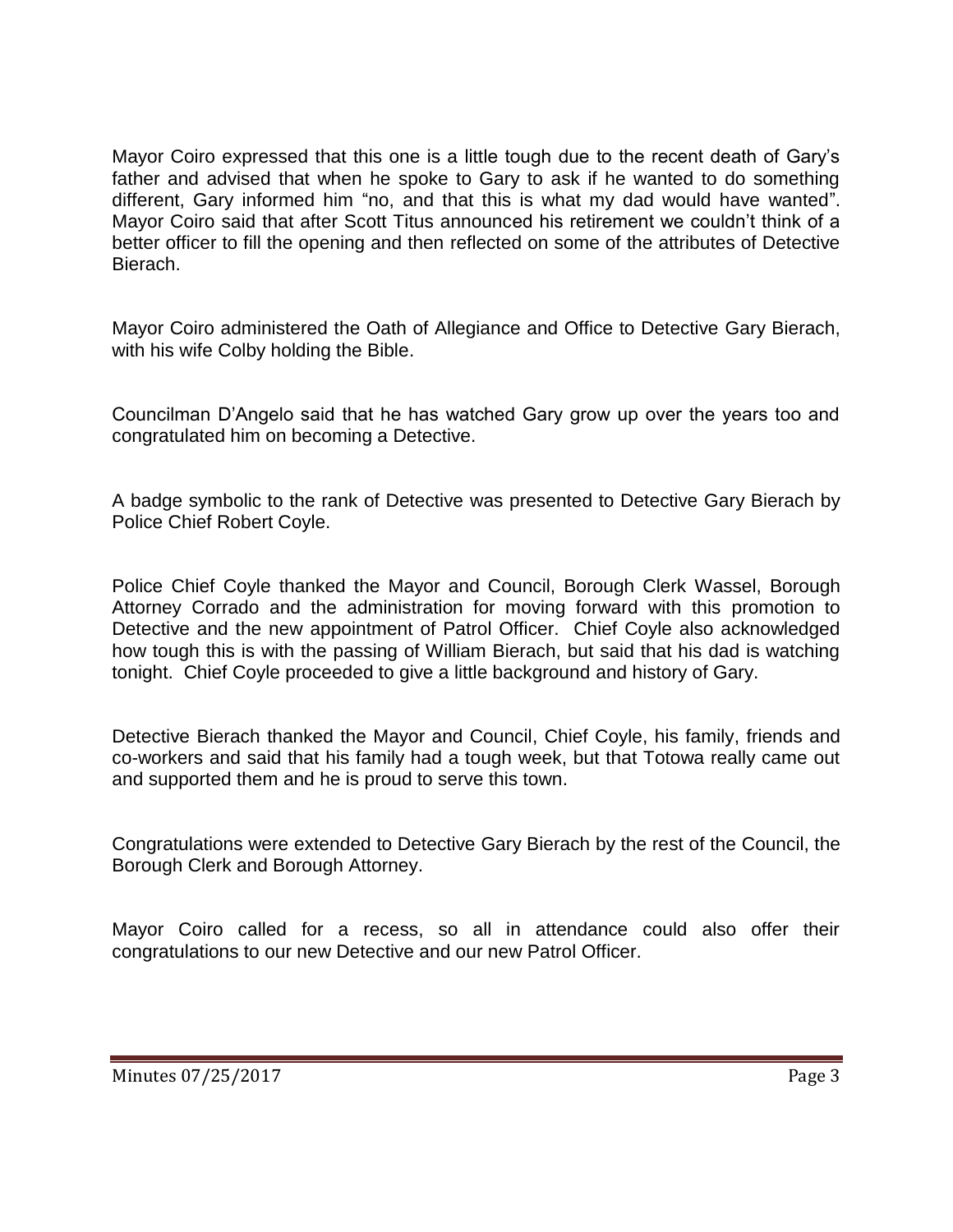There was a motion by Councilman D'Angelo, seconded by Councilwoman Fontanella to revert to the regular order of business. On roll call vote, all members of the Council present voted in the affirmative.

Mayor Coiro asked if any members of the Council, the Municipal Clerk or the Municipal Attorney wished to address the Council.

Councilwoman Andriani: Announced that there will be another concert tomorrow evening and that the attendance for the first three has been good.

### CITIZENS HEARD:

Mike Mahometa, 269 Lincoln Avenue: Said that on Lincoln Avenue at the corner with Union Boulevard the curb is painted yellow, but the no parking sign is missing – the post is there, but the sign is missing. Mayor Coiro: Asked DPW Superintendent Jim Niland to take care of it.

There was a motion by Councilman D'Angelo, seconded by Councilwoman Fontanella to approve the Minutes of the Mayor and Council for the meeting of July 11, 2017. On roll call vote, all members of the Council present voted in the affirmative. Councilman Capo abstained from the voting.

COMMITTEE ON FINANCE:

There was a motion by Councilman Picarelli, seconded by Councilman D'Angelo to approve Resolution No. 2017-16 for the payment of bills. On roll call vote, all members of the Council present voted in the affirmative.

COMMITTEE ON PUBLIC SAFETY:

There was a motion by Councilman D'Angelo, seconded by Councilwoman Fontanella to adopt the following Resolution Of The Borough Of Totowa Authorizing The Payment Of Terminal Leave Benefits To Scott R. Titus. On roll call vote, all members of the Council present voted in the affirmative.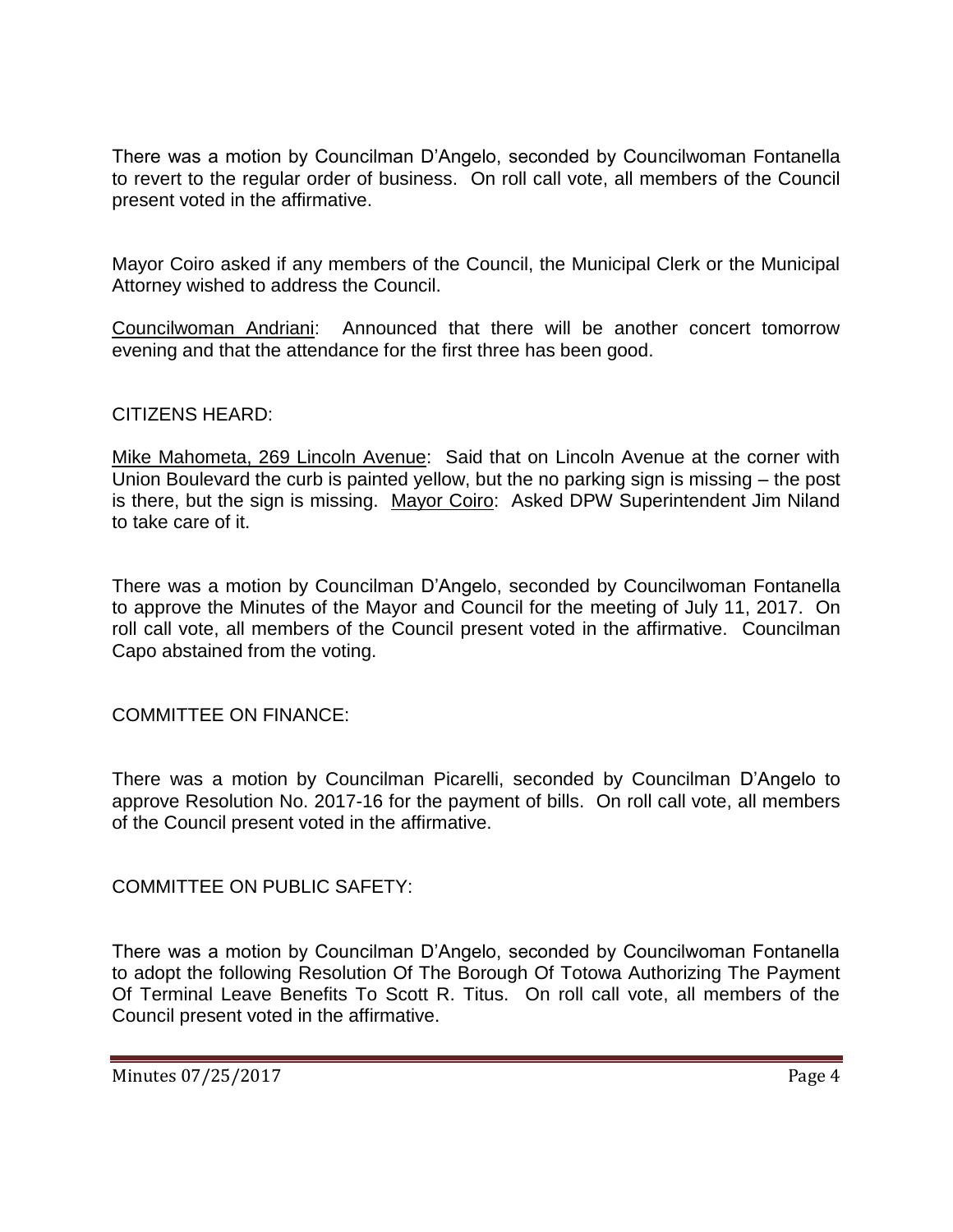## RESOLUTION NO. 96-2017

### RESOLUTION OF THE BOROUGH OF TOTOWA AUTHORIZING THE PAYMENT OF TERMINAL LEAVE BENEFITS TO SCOTT R. TITUS

WHEREAS, Scott R. Titus began his employment with the Borough of Totowa as a Patrol Officer in the Police Department on September 27, 1982; and

WHEREAS, Scott R. Titus retired from the Borough of Totowa Police Department as a Captain effective July 1, 2017; and

WHEREAS, the policy of the Borough of Totowa is that employees with twenty-five (25) years of service are entitled to a maximum of one hundred thirty (130) days of Terminal Leave to be paid upon retirement; and

WHEREAS, the Terminal Leave amount is calculated at the amount of sick day benefits, not to exceed one hundred thirty (130) days or eighty-seven (87) days for those employees under the Pitman/12 Hour Shift Schedule, at the daily rate of pay of the last twelve (12) months of service upon retirement; and

WHEREAS, Scott R. Titus has accumulated one hundred thirty (130) unused sick days and has completed more than twenty-five (25) years of service as an employee of the Borough of Totowa; and

WHEREAS, Scott R. Titus does hereby waive any other claim and/or claims for any salary, benefits and/or other compensation.

NOW, THEREFORE, BE IT RESOLVED, by the Mayor and Council of the Borough of Totowa that Scott R. Titus is granted one hundred thirty (130) days of accumulated sick leave (Terminal Leave) for a total amount of seventy-five thousand eight hundred eighty-nine and 00/100 Dollars (\$75,889.00). Said monies are given in full and final consideration of any and all claims that Scott R. Titus may have against the Borough of Totowa.

COMMITTEE ON PUBLIC WORKS:

Upon the recommendation of DPW Superintendent Jim Niland, there was a motion by Councilman Capo, seconded by Councilman Picarelli to approve a grade increase for DPW Laborer Josko Huljev from Grade 2 to Grade 1. On roll call vote, all members of the Council present voted in the affirmative.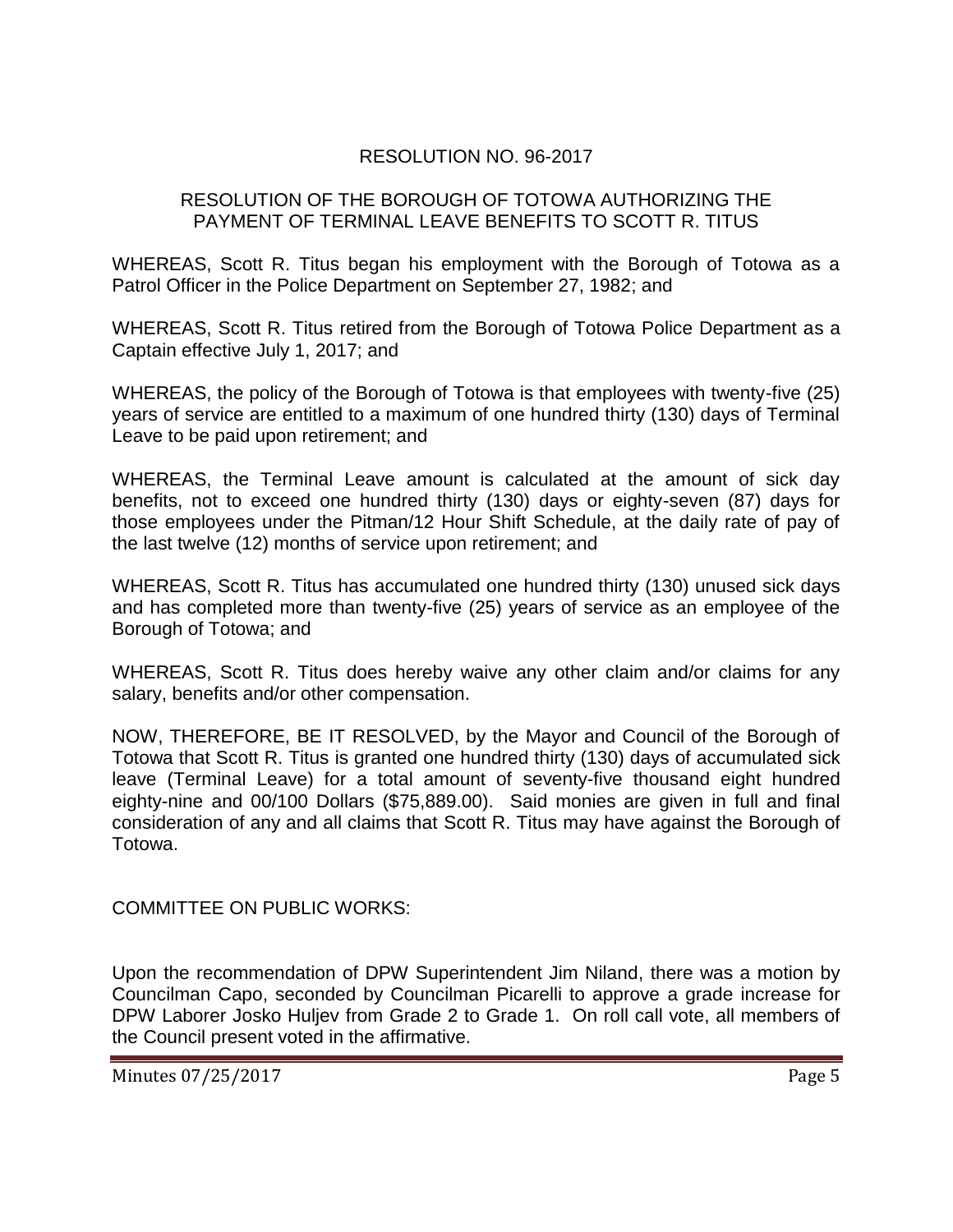COMMITTEE ON ENGINEERING & PUBLIC PROPERTY:

There was no report.

COMMITTEE ON LIAISON & INSPECTION:

There was a motion by Councilwoman Andriani, seconded by Councilman Capo to approve the 2017 Open Space & Farmland Preservation Trust Fund Agreement between the Borough of Totowa and County of Passaic for the PAL Fields Playground. On roll call vote, all members of the Council present voted in the affirmative.

COMMITTEE ON LEGISLATION & ORDINANCES:

There was a motion by Councilman Capo, seconded by Councilman Picarelli to adopt the following Resolution Authorizing Massage Establishment License For JGN Massage, LLC Doing Business As Elements Therapeutic Massage. On roll call vote, all members of the Council present voted in the affirmative.

# RESOLUTION NO. 97-2017

### RESOLUTION AUTHORIZING MASSAGE ESTABLISHMENT LICENSE FOR JGN MASSAGE, LLC DOING BUSINESS AS ELEMENTS THERAPEUTIC MASSAGE

WHEREAS, JGN Massage, LLC doing business as Elements Therapeutic Massage ("Elements Therapeutic Massage") has approval to operate a massage establishment in a portion of the premises located at 650 Union Boulevard, Totowa, New Jersey; and

WHEREAS, in accordance with the requirements set forth in Chapter 250 entitled "Massage Establishments" in the Borough of Totowa Code Book, Elements Therapeutic Massage has submitted an application to the Borough of Totowa for a Massage Establishment License; and

WHEREAS, the Borough of Totowa Police Department has conducted a thorough investigation of the applicant in accordance with Section 250-6 of the Borough of Totowa Code Book; and

Minutes 07/25/2017 Page 6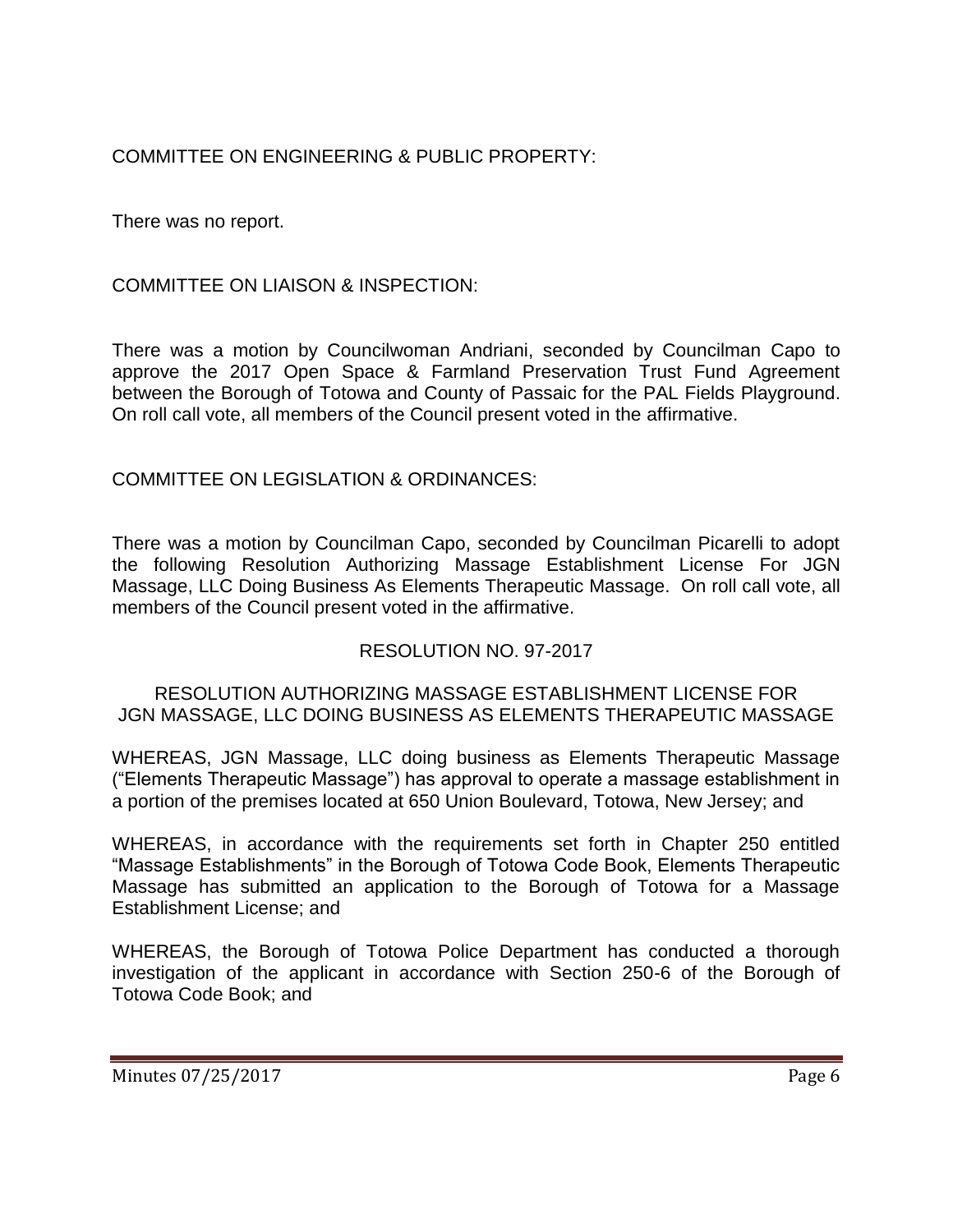WHEREAS, the Borough of Totowa Police Chief has cleared the license for approval pursuant to his Memorandum dated July 6, 2017; and

WHEREAS, after reviewing the application and report issued by the Borough of Totowa Police Department, the Mayor and Council of the Borough of Totowa have determined that the Elements Therapeutic Massage has complied with all the requirements for a Massage Establishment License in the Borough of Totowa.

NOW, THEREFORE, BE IT RESOLVED, that the Mayor and Council of the Borough of Totowa do hereby approve the Massage Establishment License application for JGN Massage, LLC doing business as Elements Therapeutic Massage and authorize the Borough of Totowa Municipal Clerk to issue a Massage Establishment License effective July 25, 2017 through June 30, 2018.

BE IT FURTHER RESOLVED, that Elements Therapeutic Massage is required to continue to comply with all applicable laws, ordinances, rules and regulations and said license must be renewed annually on or before July  $1<sup>st</sup>$  each year.

There was a motion by Councilman Capo, seconded by Councilman Picarelli to adopt the following Resolution Authorizing Massage Therapist Licenses for JGN Massage, LLC Doing Business As Elements Therapeutic Massage. On roll call vote, all members of the Council present voted in the affirmative.

## RESOLUTION NO. 98-2017

### RESOLUTION AUTHORIZING MASSAGE THERAPIST LICENSES FOR JGN MASSAGE, LLC DOING BUISNESS AS ELEMENTS THERAPEUTIC MASSAGE

WHEREAS, JGN Massage, LLC doing business as Elements Therapeutic Massage ("Elements Therapeutic Massage") has approval to operate a massage establishment in a portion of the premises located at 650 Union Boulevard, Totowa, New Jersey; and

WHEREAS, the requirements set forth in Chapter 250 entitled "Massage Establishments" in the Borough of Totowa Code Book include obtaining a Massage Establishment License for the business and Massage Therapist Licenses for employees to be issued by the Borough of Totowa Municipal Clerk; and

WHEREAS, by Resolution No. 97-2017 dated July 25, 2017, the Mayor and Council of the Borough of Totowa authorized the issuance of a Massage Establishment License application for Elements Therapeutic Massage effective July 25, 2017 through June 30, 2018; and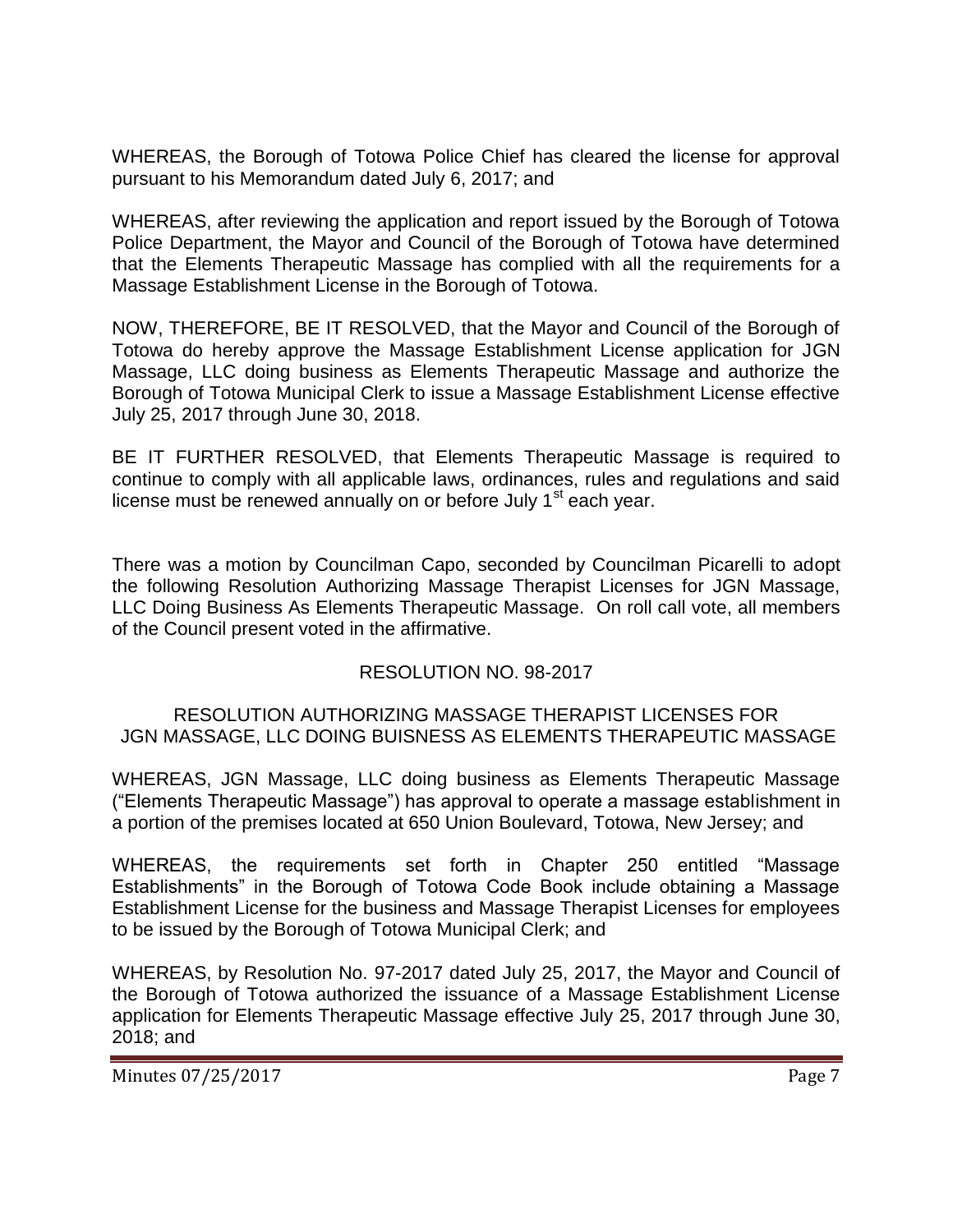WHEREAS, the following individuals have submitted applications for a Massage Therapist License as employees of Elements Therapeutic Massage, 650 Union Boulevard, Totowa, New Jersey:

- 1. Donna Garrity, 3 Ridge Road, Wharton, New Jersey 07885
- 2. Judith Bevilacqua, 268 Rubertson Way, Lincoln Park, New Jersey 07035
- 3. Sabrina Emmolo, 251 Dewey Avenue, Totowa, New Jersey 07512
- 4. Hahecfah Colon, 433 Centre Street, Nutley, New Jersey 07110
- 5. Ingrid DeJesus, 1010 E. 25<sup>th</sup> Street, Paterson, New Jersey 07513
- 6. Michael Egan, 493 Morningside Avenue, Fairview, New Jersey 07022
- 7. Raquelina Espinal, 104 Maple Avenue, Woodland Park, New Jersey 07424
- 8. Jennifer Roenback, 265 Franklin Street, Bloomfield, New Jersey 07003
- 9. Souzn Rammaha, 7016 Columbia Avenue, North Bergen, New Jersey 07047
- 10. Kara O'Neill, 11 Riveredge Drive, Fairfield, New Jersey 07004
- 11. Maria Ramos, 160 Dewey Street, Garfield, New Jersey 07026
- 12. Laura Heuzey, 37 Valentine Road, Bloomfield, New Jersey 07003
- 13. Jessica Gundlach, 37 Mereline Avenue, Woodland Park, New Jersey 07424
- 14. Robert Simons, 854 South 17<sup>th</sup> Street, Newark, New Jersey 07103

WHEREAS, the above named employees of Elements Therapeutic Massage have each submitted proof of their respective clinical training in compliance with Section 250-7 of the Borough of Totowa Code Book; and

WHEREAS, the Borough of Totowa Police Department has conducted a thorough investigation of the applicants in accordance with Section 250-6 of the Borough of Totowa Code Book; and

WHEREAS, the Borough of Totowa Police Chief has cleared the licenses for approval pursuant to his Memorandum dated July 6, 2017; and

WHEREAS, after reviewing the application and report issued by the Borough of Totowa Police Department, the Mayor and Council of the Borough of Totowa have determined that the aforementioned applicants have complied with all the requirements for a Massage Therapist License in the Borough of Totowa.

NOW, THEREFORE, BE IT RESOLVED, that the Mayor and Council of the Borough of Totowa do hereby approve the Massage Therapist License applications for Donna Garrity, Judith Bevilacqua, Sabrina Emmolo, Hahecfah Colon, Ingrid DeJesus, Michael Egan, Raquelina Espinal, Jennifer Roenback, Souzn Rammaha, Kara O'Neill, Maria Ramos, Laura Heuzey, Jessica Gundlach and Robert Simons as employees of JGN Massage, LLC doing business as Elements Therapeutic Massage and authorize the Borough of Totowa Municipal Clerk to issue Massage Therapist Licenses to each